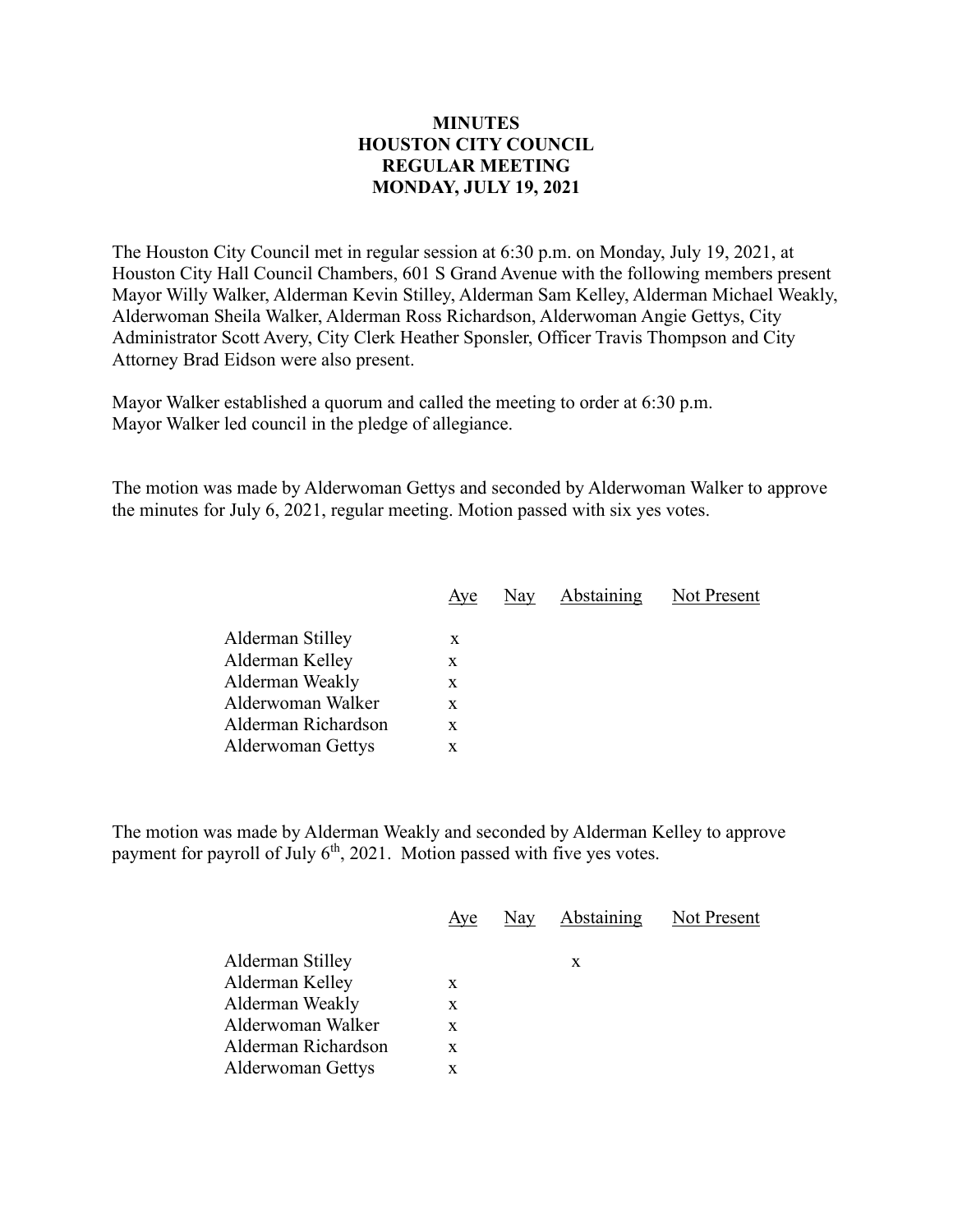The motion was made by Alderman Stilley and seconded by Alderman Richardson to approve payment of invoices for July  $16^{th} \& 19^{th}$ , 2021 (\$59,792.86) as presented. Motion passed with six yes votes.

|                          | Aye | Nay | <b>Abstaining</b> | Not Present |
|--------------------------|-----|-----|-------------------|-------------|
| Alderman Stilley         |     |     |                   |             |
|                          | X   |     |                   |             |
| Alderman Kelley          | X   |     |                   |             |
| Alderman Weakly          | X   |     |                   |             |
| Alderwoman Walker        | X   |     |                   |             |
| Alderman Richardson      | X   |     |                   |             |
| <b>Alderwoman Gettys</b> | X   |     |                   |             |
|                          |     |     |                   |             |

Guest: Ron Reed- expressed concern about upkeep on IDA property at Industrial Park. He also gave some history on Northeast Park and the obligation the city has when the grant was received.

Mayor Willy Walker recognized Alexis Kelly, Sheldon Starr and Veronica Douglas for saving a young child at the pool. They went above and beyond; we are thankful and appreciate them.

The motion was made by Alderman Weakly and seconded by Alderman Kelley to make final purchase for water meters from Nexgrid in the amount of \$143,448.88. Motion passed with six yes votes.

|                                                                                                                                | Aye                        | Nay | Abstaining | Not Present |
|--------------------------------------------------------------------------------------------------------------------------------|----------------------------|-----|------------|-------------|
| Alderman Stilley<br>Alderman Kelley<br>Alderman Weakly<br>Alderwoman Walker<br>Alderman Richardson<br><b>Alderwoman Gettys</b> | X<br>X<br>X<br>X<br>X<br>X |     |            |             |
|                                                                                                                                |                            |     |            |             |

The motion was made by Alderman Kelley and seconded by Alderman Stilley to reinvest our two maturing CD's in West Plains Bank and Trust, and split them into three CD's of \$100,000 each. Motion passed with six yes votes.

| Aye | Nay | Not Present |
|-----|-----|-------------|
| X   |     |             |
| X   |     |             |
| X   |     |             |
| X   |     |             |
| X   |     |             |
| x   |     |             |
|     |     | Abstaining  |